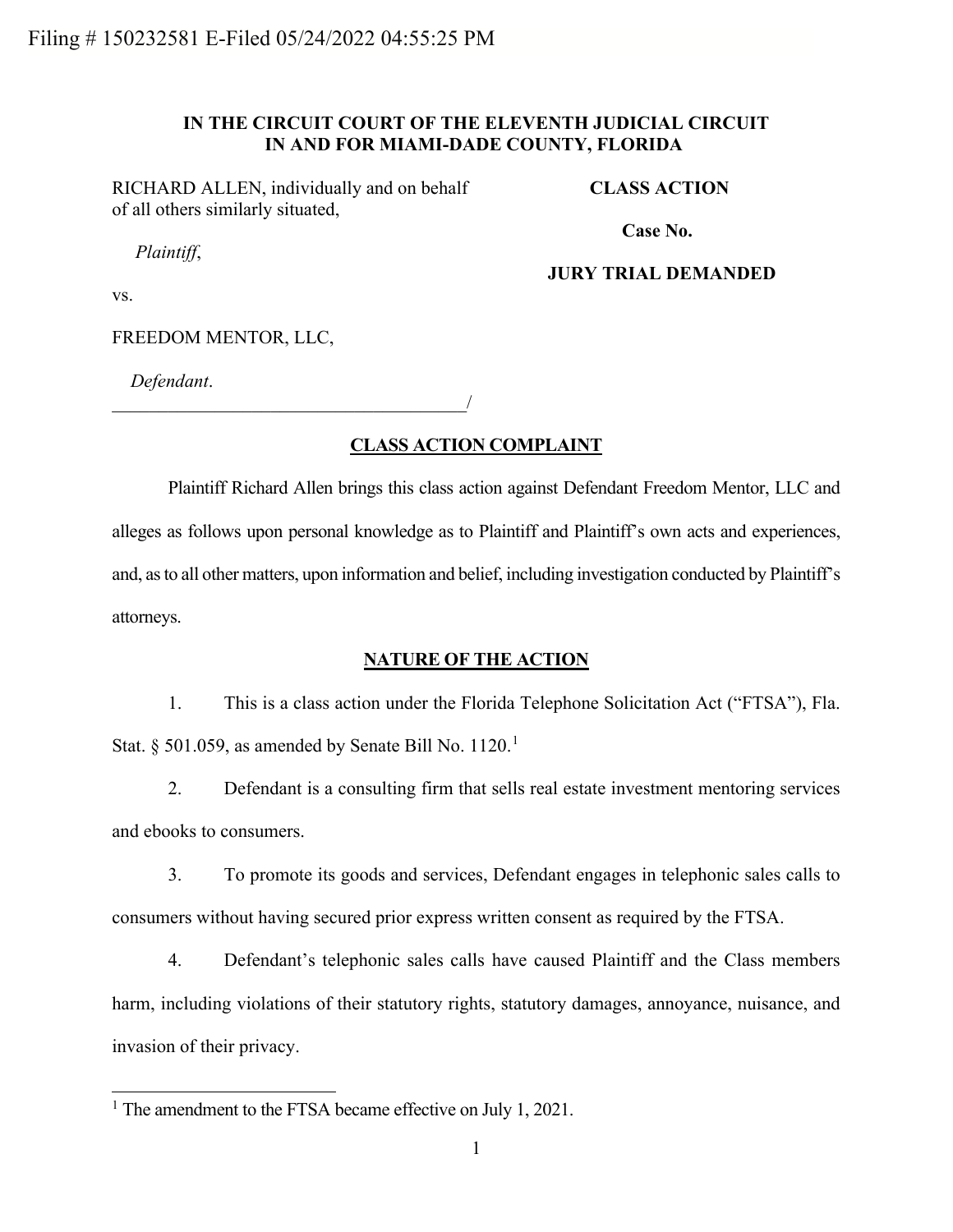5. Through this action, Plaintiff seeks an injunction and statutory damages on behalf of himself and the Class members, as defined below, and any other available legal or equitable remedies resulting from the unlawful actions of Defendant.

### **PARTIES**

6. Plaintiff is, and at all times relevant hereto was, an individual and a "called party" as defined by Fla. Stat. § 501.059(1)(a) in that he was the regular user of telephone number \*\*\*-\*\*\*-7761 (the "7761 Number") that received Defendant's telephonic sales call.

7. Defendant is, and at all times relevant hereto was, a Florida LLC and a "telephone solicitor" as defined by Fla. Stat. § 501.059(f). Defendant maintains its primary place of business and headquarters in Miami Beach, Florida. Defendant directs, markets, and provides business activities throughout the State of Florida and throughout the United States.

## **JURISDICTION AND VENUE**

8. This Court has subject matter jurisdiction pursuant to Florida Rule of Civil Procedure 1.220 and Fla. Stat. § 26.012(2). The matter in controversy exceeds the sum or value of \$30,000 exclusive of interest, costs, and attorney's fees.

9. Defendant is subject to personal jurisdiction in Florida because this suit arises out of and relates to Defendant's contacts with this state. Defendant made or caused to be made telephonic sales calls into Florida without the requisite prior express written consent in violation of the FTSA. Plaintiff received such calls while residing in and physically present in Florida.

10. Venue for this action is proper in this Court pursuant to Fla. Stat. § 47.051 because Defendant (1) is a Florida LLC doing business in this state; and (2) has an agent or other representative in Florida.

## **FACTS**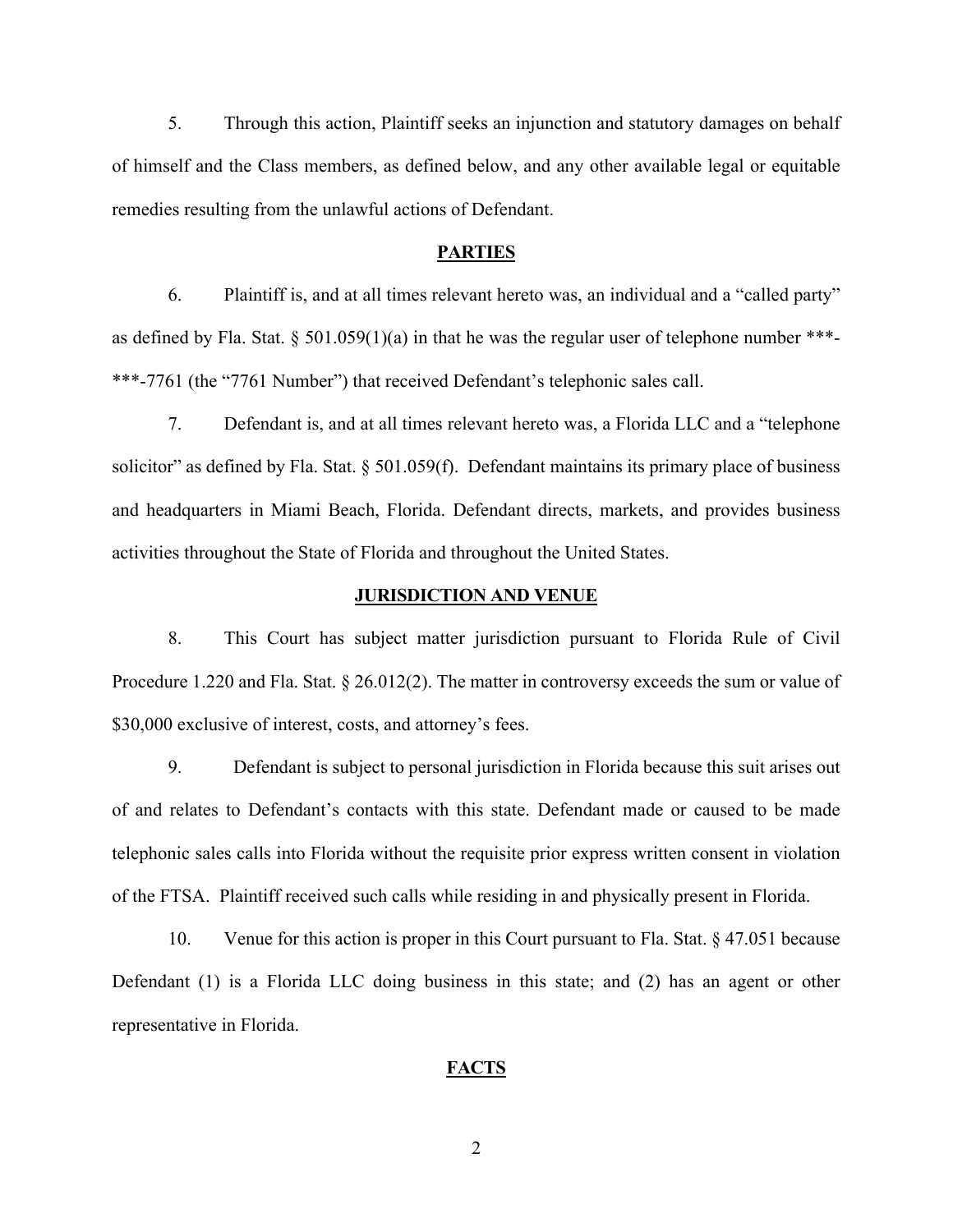11. On or about January 12, 2022, Defendant sent the following telephonic sales call to Plaintiff's cellular telephone number:



12. As demonstrated by the above screenshot, the purpose of Defendant's telephonic sales calls was to solicit the sale of consumer goods and/or services.

13. The message contains a link to Defendant's website where Defendant sells its goods and services, including ebooks.

14. Upon information and belief, Defendant caused similar telephonic sales calls to be sent to individuals residing in Florida.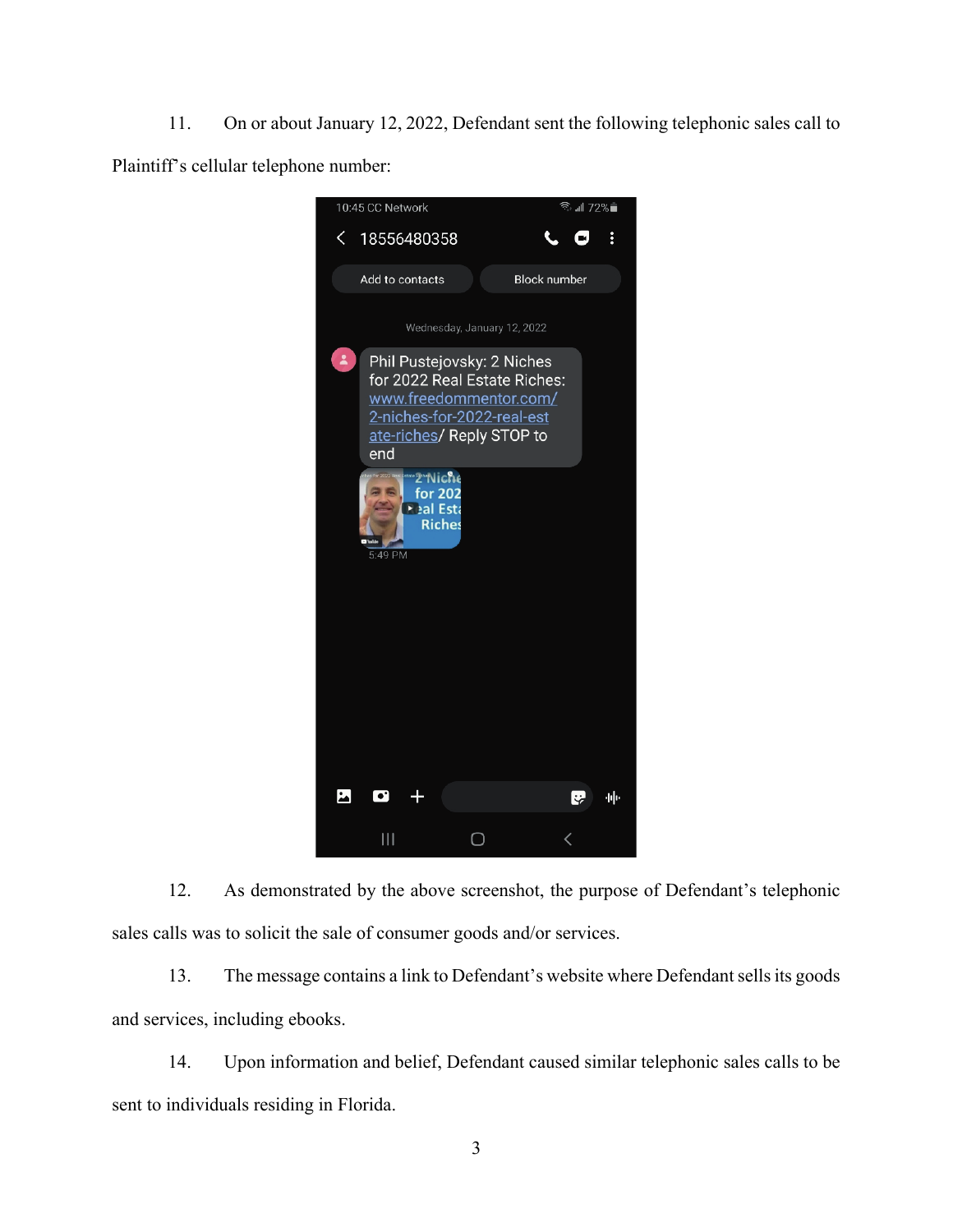15. Plaintiff is the regular user of the telephone number that received the above telephonic sales call.

16. To transmit the above telephonic sales call, Defendant utilized a computer software system that automatically selected and dialed Plaintiff's and the Class members' telephone numbers.

17. Plaintiff never provided Defendant with express written consent authorizing Defendant to transmit telephonic sales calls to Plaintiff's cellular telephone number utilizing an automated system for the selection or dialing of telephone numbers.

18. Defendant's telephonic sales calls caused Plaintiff and the Class members harm, including statutory damages, inconvenience, invasion of privacy, aggravation, annoyance.

## **CLASS ALLEGATIONS**

#### **PROPOSED CLASS**

19. Plaintiff brings this lawsuit as a class action on behalf of himself individually and on behalf of all other similarly situated persons as a class action pursuant to Florida Rule of Civil Procedure 1.220(b)(2) and (b)(3). The "Class" that Plaintiff seeks to represent is defined as:

# **All persons in Florida who, (1) were sent a telephonic sales call regarding Defendant's goods and/or services, (2) using the same equipment or type of equipment utilized to call Plaintiff.**

20. Defendant and its employees or agents are excluded from the Class. Plaintiff does not know the exact number of members in the Class but believes the Class members number in the several thousands, if not more.

## **NUMEROSITY**

21. Upon information and belief, Defendant has placed telephonic sales calls to telephone numbers belonging to thousands of consumers listed throughout Florida without their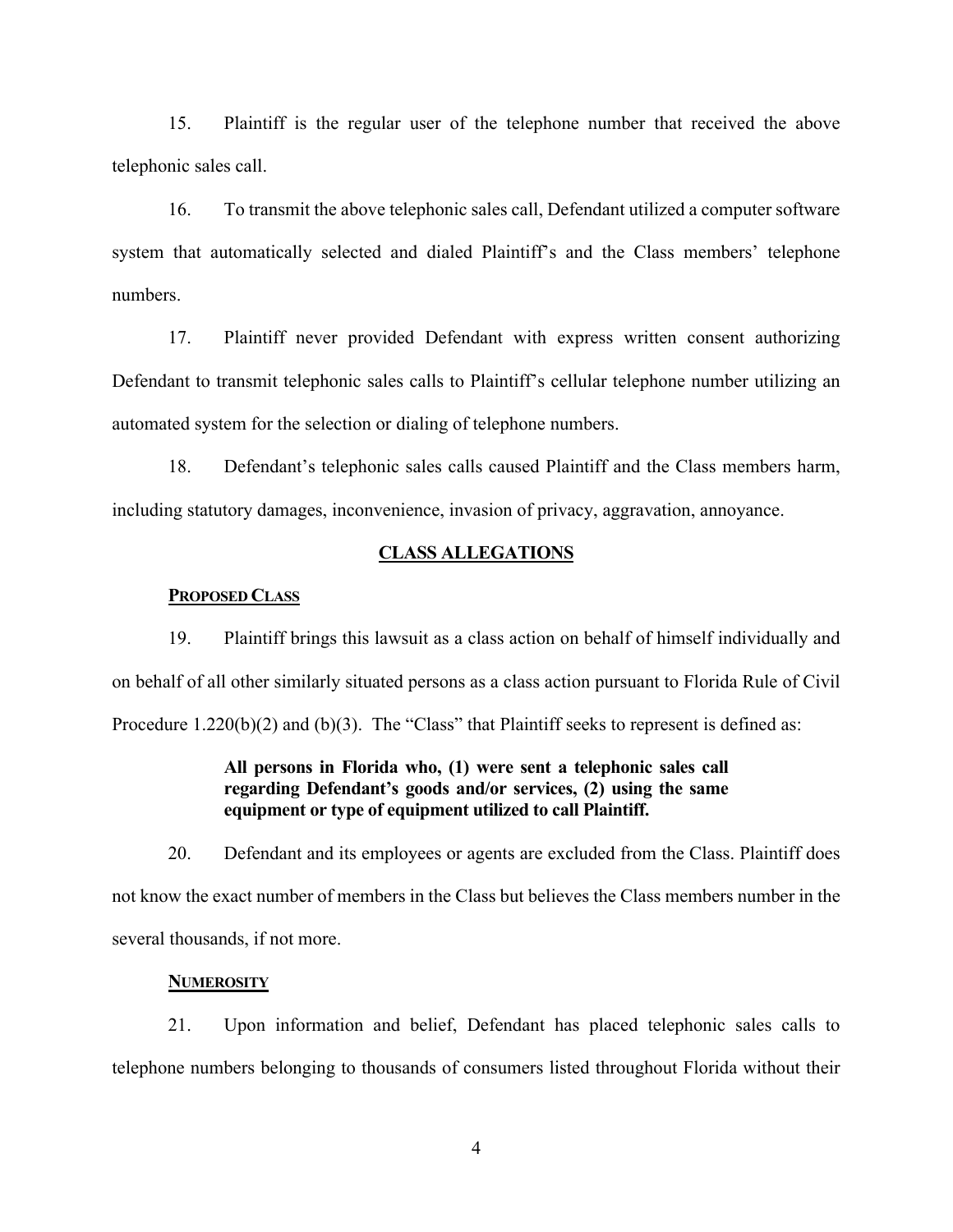prior express written consent. The members of the Class, therefore, are believed to be so numerous that joinder of all members is impracticable.

22. The exact number and identities of the Class members are unknown at this time and can be ascertained only through discovery. Identification of the Class members is a matter capable of ministerial determination from Defendant's call records.

## **COMMON QUESTIONS OF LAW AND FACT**

23. There are numerous questions of law and fact common to the Class which predominate over any questions affecting only individual members of the Class. Among the questions of law and fact common to the Class are: [1] Whether Defendant initiated telephonic sales calls to Plaintiff and the Class members; [2] Whether Defendant can meet its burden of showing that it had prior express written consent to make such calls; and [3] Whether Defendant is liable for damages, and the amount of such damages.

24. The common questions in this case are capable of having common answers. If Plaintiff's claim that Defendant routinely transmits telephonic sales calls without prior express written consent is accurate, Plaintiff and the Class members will have identical claims capable of being efficiently adjudicated and administered in this case.

## **TYPICALITY**

25. Plaintiff's claims are typical of the claims of the Class members, as they are all based on the same factual and legal theories.

#### **PROTECTING THE INTERESTS OF THE CLASS MEMBERS**

26. Plaintiff is a representative who will fully and adequately assert and protect the interests of the Class and has retained competent counsel. Accordingly, Plaintiff is an adequate representative and will fairly and adequately protect the interests of the Class.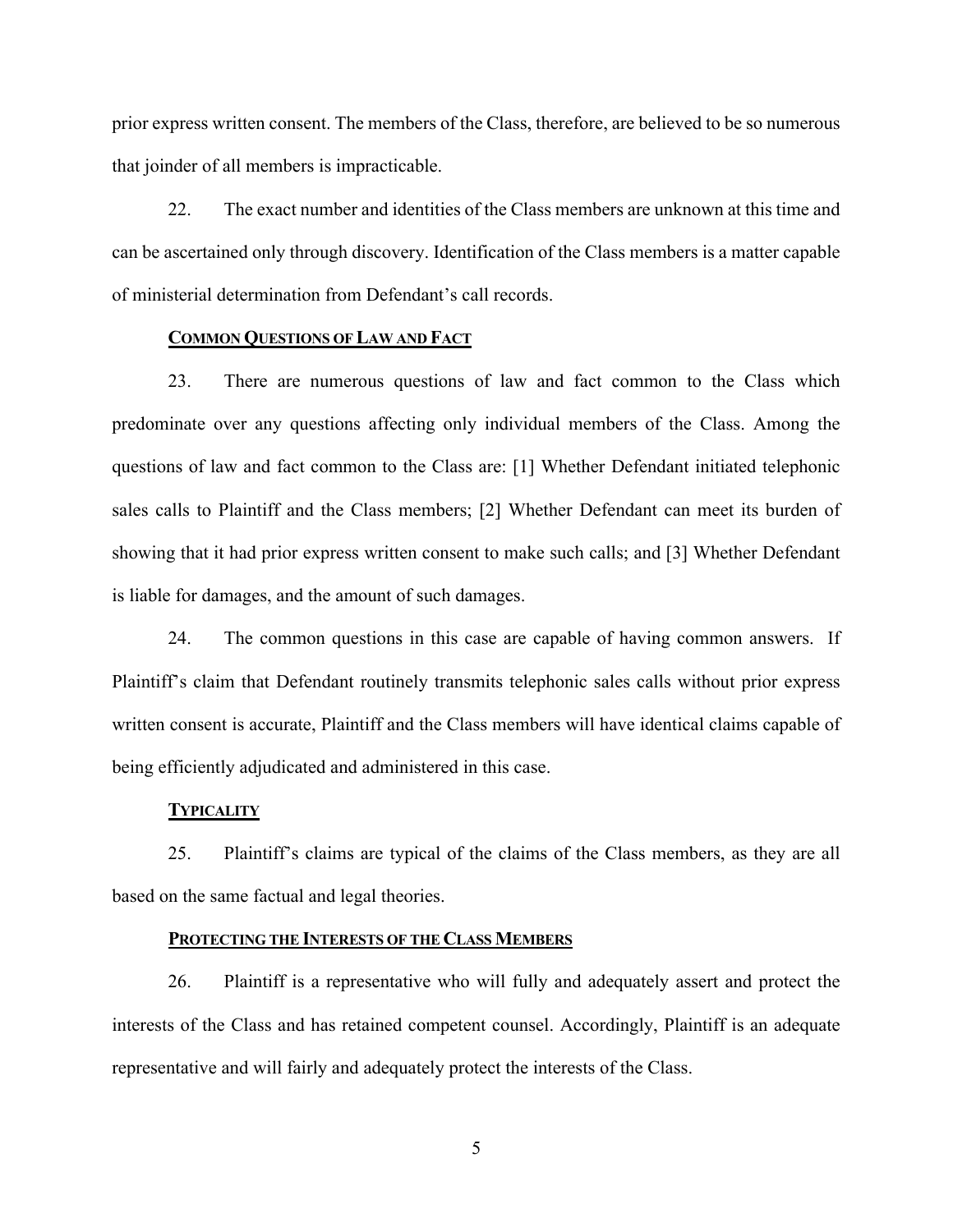## **SUPERIORITY**

27. A class action is superior to all other available methods for the fair and efficient adjudication of this lawsuit because individual litigation of the claims of all members of the Class is economically unfeasible and procedurally impracticable. While the aggregate damages sustained by the Class are in the millions of dollars, the individual damages incurred by each member of the Class resulting from Defendant's wrongful conduct are too small to warrant the expense of individual lawsuits. The likelihood of individual Class members prosecuting their own separate claims is remote, and, even if every member of the Class could afford individual litigation, the court system would be unduly burdened by individual litigation of such cases.

28. The prosecution of separate actions by members of the Class would create a risk of establishing inconsistent rulings and/or incompatible standards of conduct for Defendant. For example, one court might enjoin Defendant from performing the challenged acts, whereas another may not. Additionally, individual actions may be dispositive of the interests of the Class, although certain class members are not parties to such actions.

# **COUNT I VIOLATION OF FLA. STAT. § 501.059 (On Behalf of Plaintiff and the Class)**

29. Plaintiff re-alleges and incorporates the foregoing allegations as if fully set forth herein.

30. It is a violation of the FTSA to "make or knowingly allow a telephonic sales call to be made if such call involves an automated system for the selection or dialing of telephone numbers or the playing of a recorded message when a connection is completed to a number called without the prior express written consent of the called party." Fla. Stat.  $\S 501.059(8)(a)$ .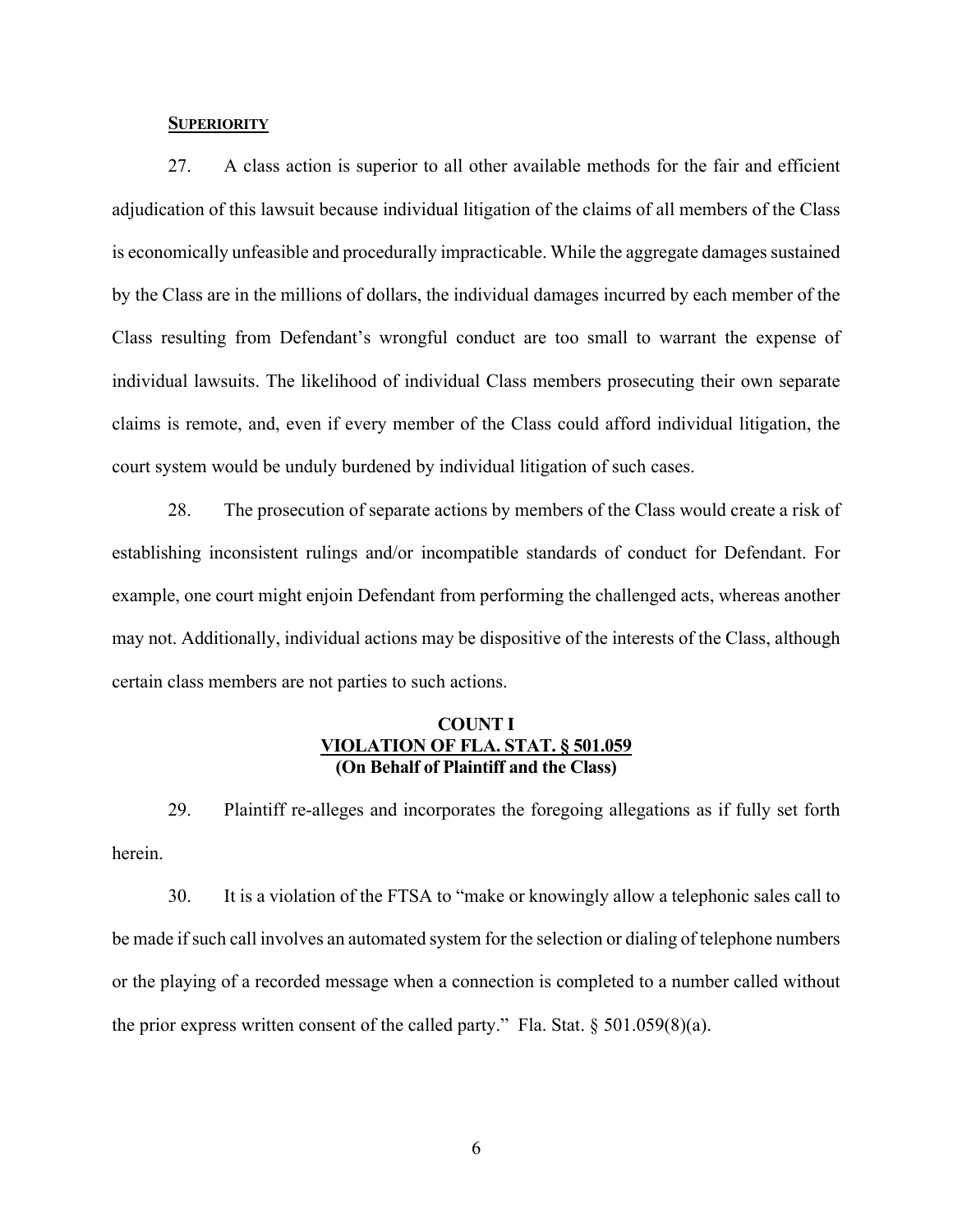31. A "telephonic sales call" is defined as a "telephone call, text message, or voicemail transmission to a consumer for the purpose of soliciting a sale of any consumer goods or services, soliciting an extension of credit for consumer goods or services, or obtaining information that will or may be used for the direct solicitation of a sale of consumer goods or services or an extension of credit for such purposes." Fla. Stat. § 501.059(1)(g).

- 32. "Prior express written consent" means an agreement in writing that:
	- 1. Bears the signature of the called party;
	- 2. Clearly authorizes the person making or allowing the placement of a telephonic sales call by telephone call, text message, or voicemail transmission to deliver or cause to be delivered to the called party a telephonic sales call using an automated system for the selection or dialing of telephone numbers, the playing of a recorded message when a connection is completed to a number called, or the transmission of a prerecorded voicemail;
	- 3. Includes the telephone number to which the signatory authorizes a telephonic sales call to be delivered; and
	- 4. Includes a clear and conspicuous disclosure informing the called party that:
		- a. By executing the agreement, the called party authorizes the person making or allowing the placement of a telephonic sales call to deliver or cause to be delivered a telephonic sales call to the called party using an automated system for the selection or dialing of telephone numbers or the playing of a recorded message when a connection is completed to a number called; and
		- b. He or she is not required to directly or indirectly sign the written agreement or to agree to enter into such an agreement as a condition of purchasing any property, goods, or services.

Fla. Stat. § 501.059(1)(g).

33. Defendant failed to secure prior express written consent from Plaintiff and the Class

members.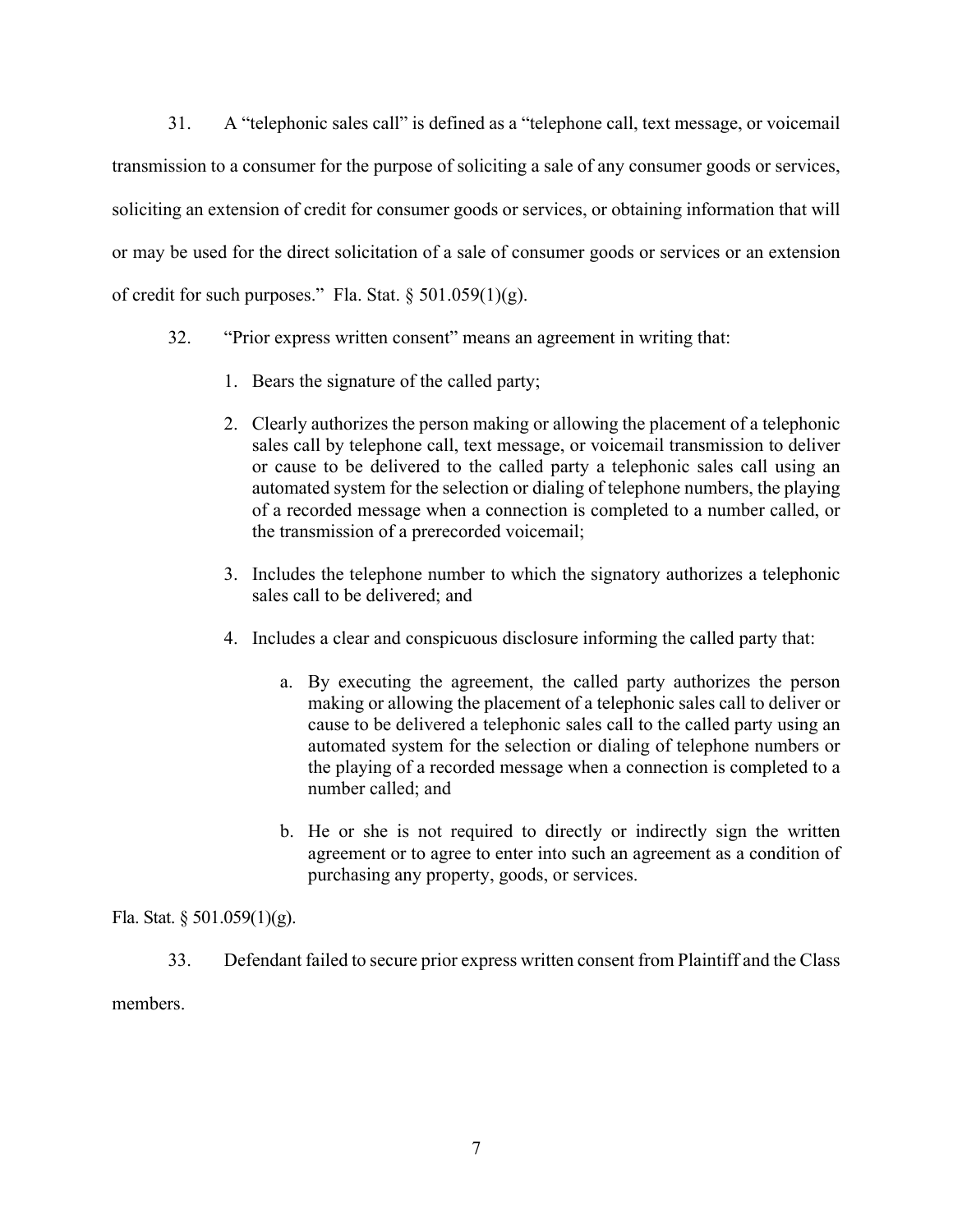34. In violation of the FTSA, Defendant made and/or knowingly allowed telephonic sales calls to be made to Plaintiff and the Class members without Plaintiff's and the Class members' prior express written consent.

35. Defendant made and/or knowingly allowed the telephonic sales calls to Plaintiff and the Class members to be made utilizing an automated system for the selection or dialing of telephone numbers.

36. As a result of Defendant's conduct, and pursuant to § 501.059(10)(a) of the FTSA, Plaintiff and Class members were harmed and are each entitled to a minimum of \$500.00 in damages for each violation. Plaintiff and the Class members are also entitled to an injunction against future calls. *Id*.

## **PRAYER FOR RELIEF**

**WHEREFORE**, Plaintiff, individually and on behalf of the Class, prays for the following relief:

- a) An order certifying this case as a class action on behalf of the Class as defined above, and appointing Plaintiff as the representative of the Class and Plaintiff's counsel as Class Counsel;
- b) An award of statutory damages for Plaintiff and each member of the Class;
- c) An order declaring that Defendant's actions, as set out above, violate the FTSA;
- d) An injunction requiring Defendant to cease all telephonic sales calls made without express written consent, and to otherwise protect the interests of the Class;
- e) Such further and other relief as the Court deems necessary.

## **JURY DEMAND**

Plaintiff, individually and on behalf of the Class, hereby demand a trial by jury.